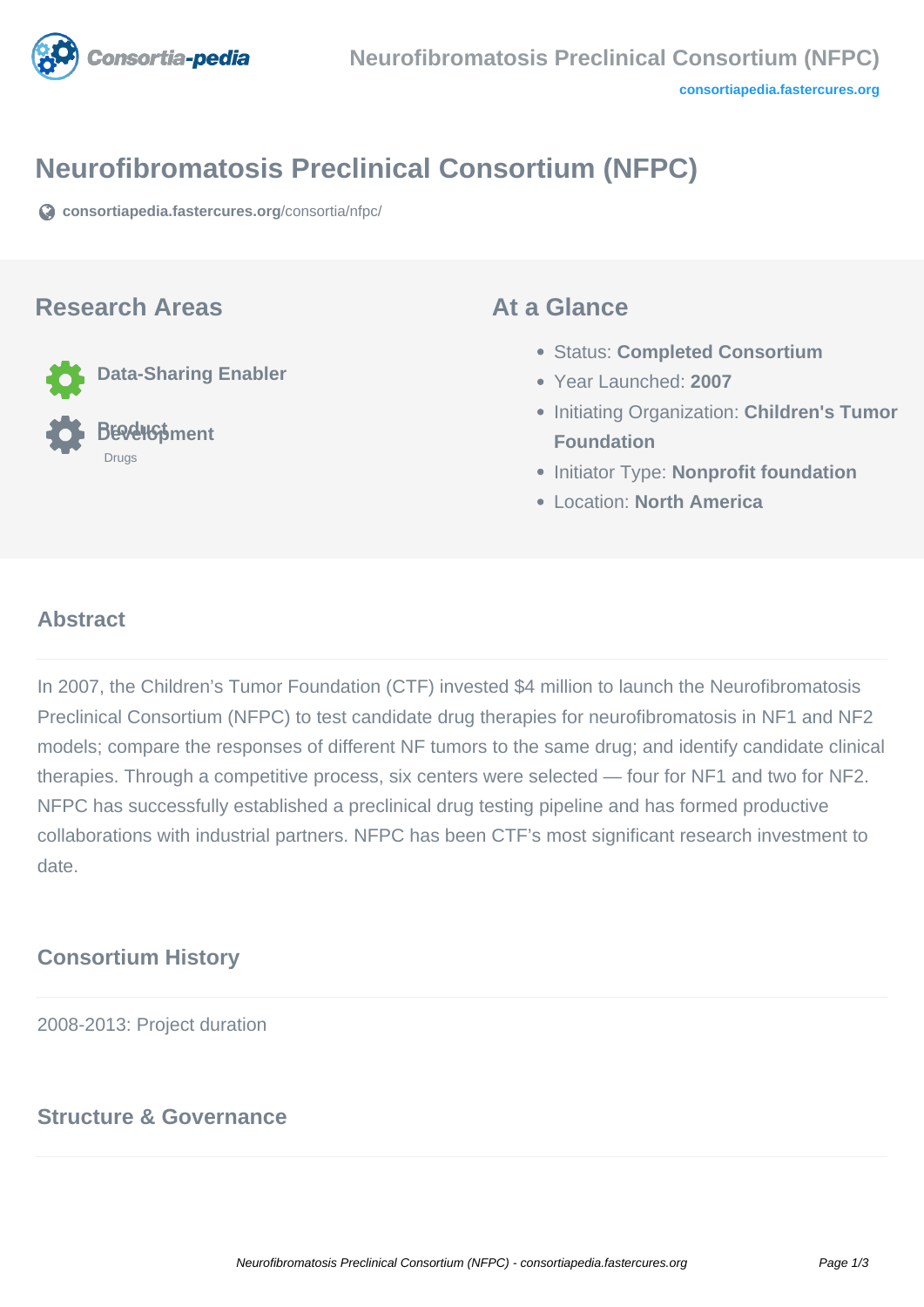

**[consortiapedia.fastercures.org](http://consortiapedia.fastercures.org/)**

NFPC External Advisory Board (EAB):

 Jay Gibbs, Ph.D. (chair), AstraZeneca Pharmaceuticals Gideon E. Bollag, Ph.D., Plexxikon Inc. Sara A. Courtneidge, Ph.D., The Burnham Inst. for Medical Research Michael J. Morin, Ph.D., Oncovia, Inc. Frank McCormick, Ph.D., University of California, San Francisco Edward Stern, Esq., legal counsel to the CTF Medical Advisory Committee Tona Gilmer, Ph.D., GSK Pharmaceuticals

EAB Emeritus Members:

 Larry Gelbert, Ph.D., Eli Lilly and Company Filippo G. Giancotti, M.D., Ph.D., Memorial Sloan-Kettering Cancer Center Janet M Hock, BDS, Ph.D., Maine Institute for Human Genetics and Health Christopher L. Moertel, M.D., Children's Hospitals and Clinics of Minnesota Roger J. Packer, M.D., Children's National Medical Center

# **Financing**

Children's Tumor Foundation invested \$4 million to launch NFPC.

## **Links/Social Media Feed**

Homepage [http://www.ctf.org/NF-Preclinical-](http://www.ctf.org/NF-Preclinical-Consortium/NFPC-2008-2013.html)[Consortium/NFPC-2008-2013.html](http://www.ctf.org/NF-Preclinical-Consortium/NFPC-2008-2013.html)

## **Sponsors & Partners**

Cincinnati Children's Hospital Medical Center Fox Chase Cancer Center Harvard Medical School/Brigham & Women's **Hospital**